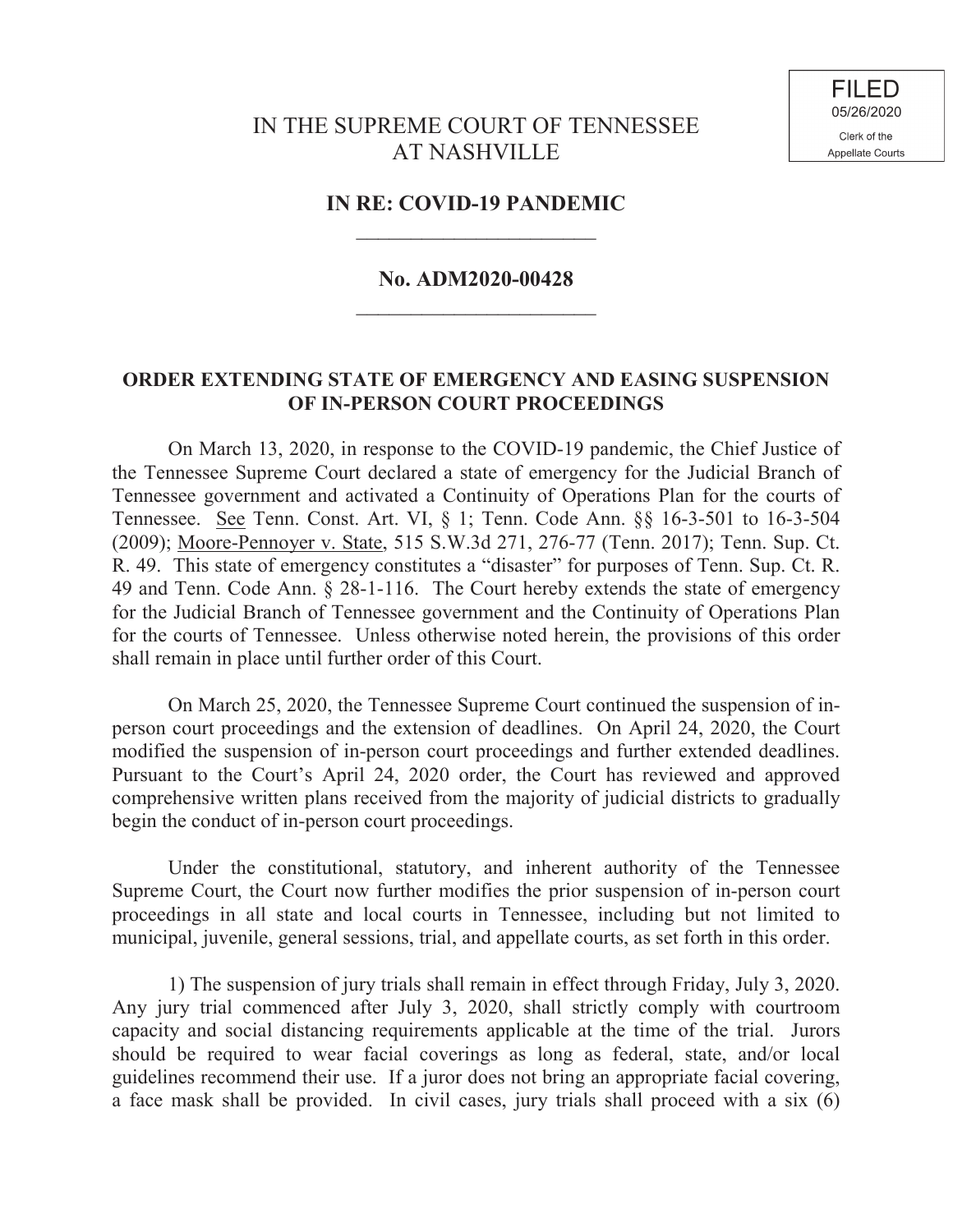person jury absent a specific written request by one of the parties for a twelve (12) person jury, separate and apart from any demand for a twelve (12) person jury contained in a complaint or answer. The specific written request for a twelve (12) person jury must be filed no later than twenty (20) days prior to the trial.

2) Courts should continue to conduct as much business as possible by means other than in-person court proceedings. Courts are encouraged to continue and even increase the use of telephone, teleconferencing, email, video conferencing or other means that do not involve in-person contact. All of these methods should be the preferred option over in-person court proceedings.

3) Except as otherwise provided herein, the provisions of paragraph 3 of the Court's April 24, 2020 order, concerning comprehensive written plans of judicial districts, shall continue to govern, including the provision which allows courts to continue operating under the restrictions set forth in the Court's March 25, 2020 order.

4) Judges are charged with the responsibility of ensuring that core constitutional functions and rights are protected. Additionally, court clerks are charged with ensuring that court functions continue. See Tenn. Code Ann. §§ 18-1-101 (2009); 18-1-105 (Supp. 2019). Court clerks are to work cooperatively and at the direction of the presiding judge of each judicial district to fulfill the court clerks' obligation to facilitate continuing court function. Nevertheless, all judges and court clerks should continue to minimize in-person contact by utilizing available technologies, including alternative means of filing, teleconferencing, email, and video conferencing.

5) Any Tennessee state or local rule, criminal or civil, that impedes a judge's or court clerk's ability to utilize available technologies to limit in-person contact is suspended until further order of this Court. See, e.g., Tenn. R. Civ. P. 43.01. With respect to plea agreements for non-incarcerated individuals, this suspension expressly applies to those provisions of Tenn. R. Crim. P. 11 which otherwise would require the proceeding to be in person in open court. See, e.g., Tenn. R. Crim. P. 11(b)(1) and (2),  $11(c)(2)(A)$ . For purposes of implementing procedural matters during this time, the provisions of Rule 18(c) of the Rules of the Tennessee Supreme Court are suspended to allow judges to issue general orders.

6) Judges' offices and court clerks' offices may limit in-person contact with the public during the period of suspension, but must remain open for business. If it becomes necessary to restrict physical access to judges' or court clerks' offices during the period of suspension, these offices shall remain accessible by telephone, email and fax to the extent possible during regular business hours. If available, drop boxes should be used for conventionally filed documents.

7) Deadlines set forth in court rules, statutes, ordinances, administrative rules, or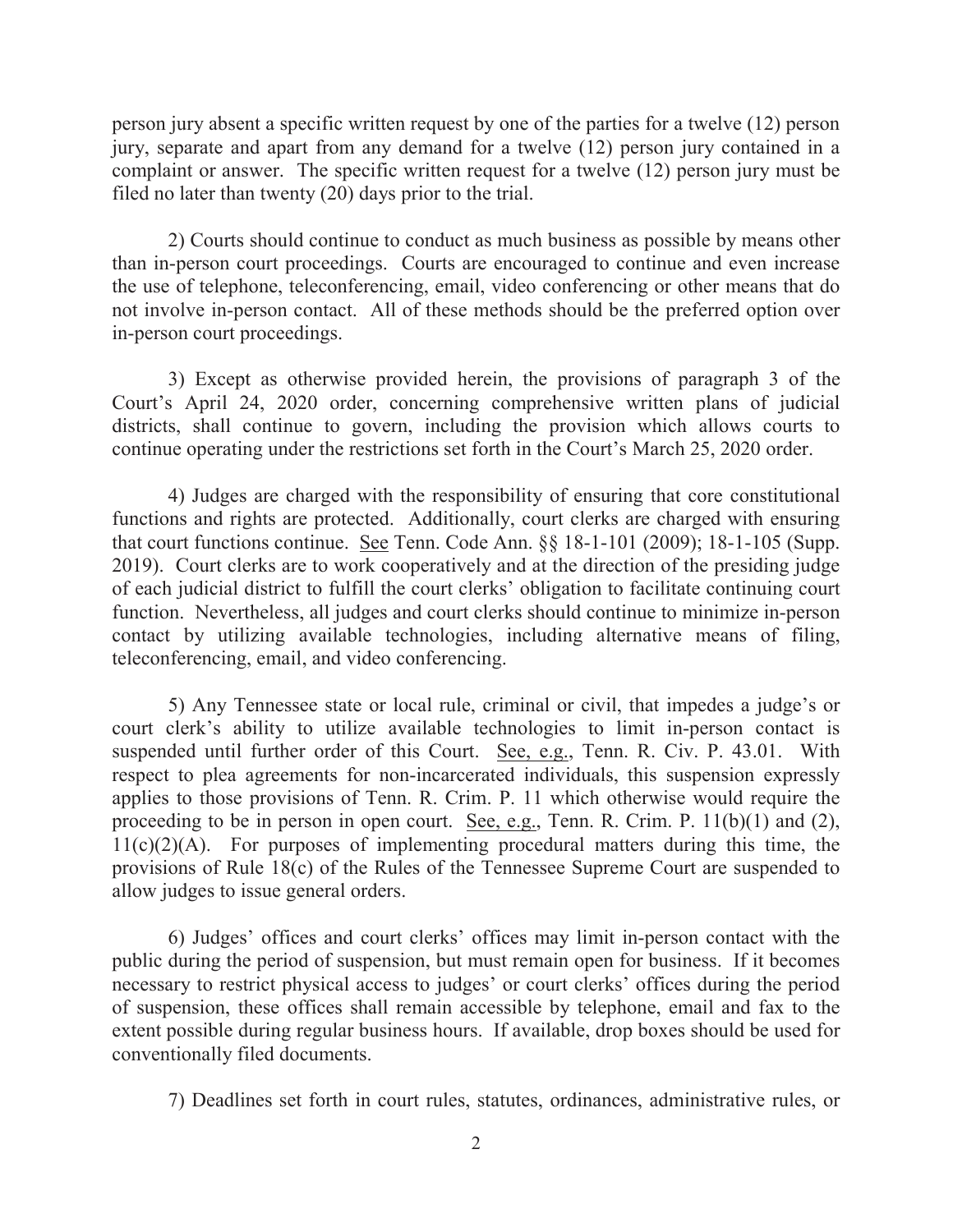otherwise that are set to expire during the period from Friday, March 13, 2020, through Sunday May 31, 2020, remain extended through Friday, June 5, 2020, pursuant to the terms of paragraph 7 of the Court's April 24, 2020 order. The Court anticipates that there will be no further extensions of these deadlines.

8) Attorneys and judges are encouraged to utilize the "Online Notary Public Act," Tenn. Code Ann. § 8-16-301, et seq., and the regulations promulgated by the Secretary of State at Sec. of State, Tenn. R. and Reg. 1360-07-03-.01. Additionally, Executive Order No. 26 issued by Governor Lee on April 9, 2020, addresses notary issues. With regard to court filings, declarations under penalty of perjury may be used as an alternative to a notary. The use of electronic signatures as provided under Rule 5B of the Tennessee Rules of Civil Procedure and Rules 46 and 46A of the Rules of the Tennessee Supreme Court is extended to any pleadings or documents to be filed or served by conventional means during the time that the state of emergency for the Judicial Branch remains in place.

9) The moratorium on actions by judges, court clerks, and other court officials to effectuate an eviction, ejectment, or other displacement from a residence is hereby lifted effective June 1, 2020. In all judicial actions or proceedings seeking to effectuate an eviction, ejectment, or other displacement from a residence, the person or entity seeking such eviction, ejectment, or displacement shall file with the court a declaration under penalty of perjury, substantially in the form attached hereto, declaring that the property is not subject to the restrictions and limitations of the Coronavirus Aid, Relief, and Economic Security Act ("CARES Act") (Public Law No. 116-136). This declaration must be filed no later than ten (10) days prior to any hearing on the matter; if the declaration is not timely filed, the hearing may not proceed and shall be reset. If the property is subject to the restrictions and limitations of the CARES Act, the proceeding shall be continued until after expiration of any moratorium under the CARES Act.

10) Orders of protection and temporary injunctions that would otherwise expire during the period from Friday, March 13, 2020, through Sunday, May 31, 2020, are hereby extended through Monday, June 15, 2020. The Court anticipates that there will be no further extensions of this deadline.

This order applies statewide to all courts and court clerks' offices except administrative courts within the Executive Branch and federal courts and federal court clerks' offices located in Tennessee.

Under the terms of this order, the courts of Tennessee remain open, consistent with the Judicial Branch's obligation to mitigate the risks associated with COVID-19. Judges should work with local law enforcement and other county officials to ensure that, to the extent possible, courthouses remain accessible to carry out essential constitutional functions and time-sensitive proceedings.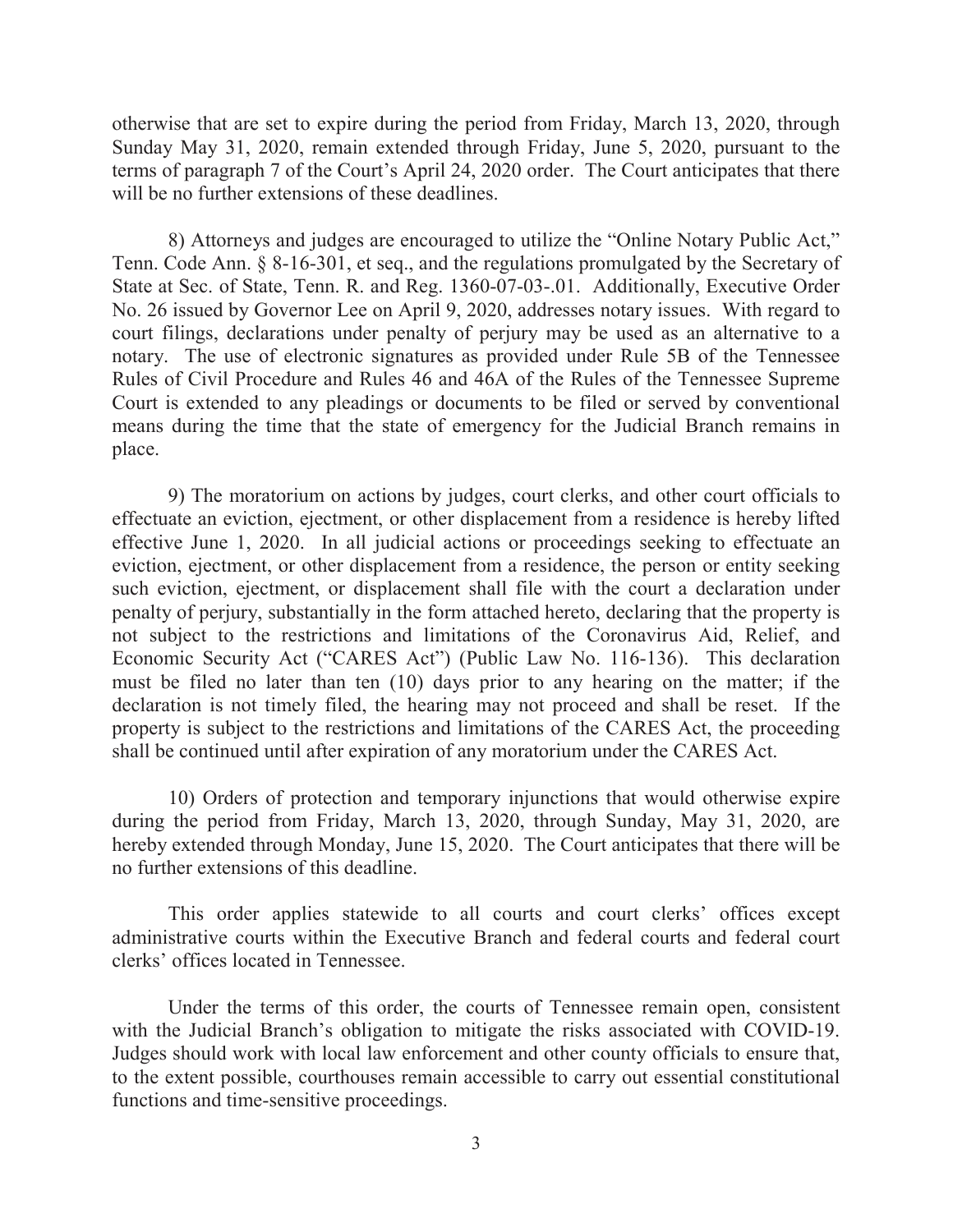This order is intended to be interpreted broadly for protection of the public from risks associated with COVID-19.

It is so ORDERED.

FOR THE COURT:

 $\bigcap_{k\in\mathbb{Z}}$ 

Jeffrey S. Bivins, Chief Justice

 $\overline{a}$ 

Cornelia A. Clark, Justice

Sharon D. Lee  $\mathcal{L}=\mathcal{L}=\mathcal{L}=\mathcal{L}=\mathcal{L}=\mathcal{L}=\mathcal{L}=\mathcal{L}=\mathcal{L}=\mathcal{L}=\mathcal{L}=\mathcal{L}=\mathcal{L}=\mathcal{L}=\mathcal{L}=\mathcal{L}=\mathcal{L}=\mathcal{L}=\mathcal{L}=\mathcal{L}=\mathcal{L}=\mathcal{L}=\mathcal{L}=\mathcal{L}=\mathcal{L}=\mathcal{L}=\mathcal{L}=\mathcal{L}=\mathcal{L}=\mathcal{L}=\mathcal{L}=\mathcal{L}=\mathcal{L}=\mathcal{L}=\mathcal{L}=\mathcal{L}=\mathcal{$ 

Sharon G. Lee, Justice

 $\sim$   $\sim$   $\sim$   $\sim$   $\sim$ 

Holly Kirby, Justice

 $\mathcal{L}$  , we are the set of the set of the set of the set of the set of the set of the set of the set of the set of the set of the set of the set of the set of the set of the set of the set of the set of the set of the s

Roger A. Page, Justice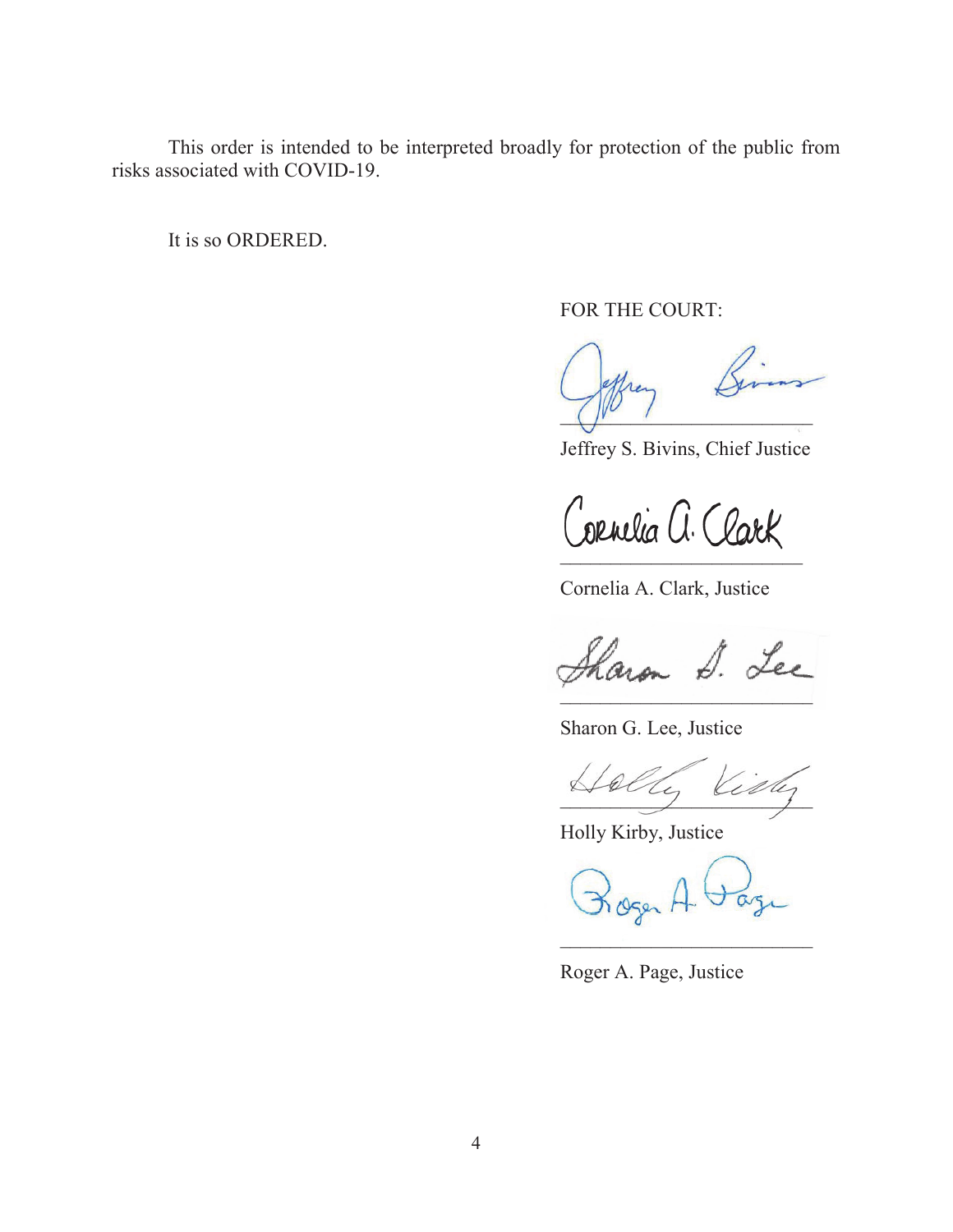$\overline{\phantom{a}}$  , which is a set of the set of the set of the set of the set of the set of the set of the set of the set of the set of the set of the set of the set of the set of the set of the set of the set of the set of th Plaintiff,

v.

Case No.

Defendant

## DECLARATION UNDER PENALTY OF PERJURY

I, \_\_\_\_\_\_\_\_\_\_\_, hereby declare as follows:

1. I am the Plaintiff or an authorized agent of the Plaintiff in this action.

2. The facts stated in this Declaration are within my personal knowledge and are true and correct.

3. I submit this Declaration in support of this action with knowledge of my pleading obligations under the Tennessee Rules of Civil Procedure.

4. This action is being filed due to the non-payment of rent, fees, or other charges. \_\_\_Yes \_\_\_No

5. The property underlying this action is subject to a mortgage: Yes No.

6. If yes to paragraph 5, the mortgage is a federally backed mortgage loan or federally backed multifamily mortgage loan as defined in Section 4024(a)(2)(B) of the CARES Act (Public Law No. 116-136) and explained below: \_\_\_Yes \_\_\_No

A federally backed mortgage is defined as any loan subject to a lien that was made in whole or in part, or insured, guaranteed, supplemented, or assisted in any way by the Federal Government, or that is purchased or securitized by Freddie Mac or Fannie Mae.

7. The property underlying this action is a "covered property" as defined in Section  $4024(a)(2)(A)$  of the CARES Act and specified below: Yes No

A "covered property" includes any property that participates in any of the following programs or receives funding from any of the following sources:

- Public Housing (42 U.S.C. § 1437d)
- Section 8 Housing Choice Voucher program (42 U.S.C. § 1437f)